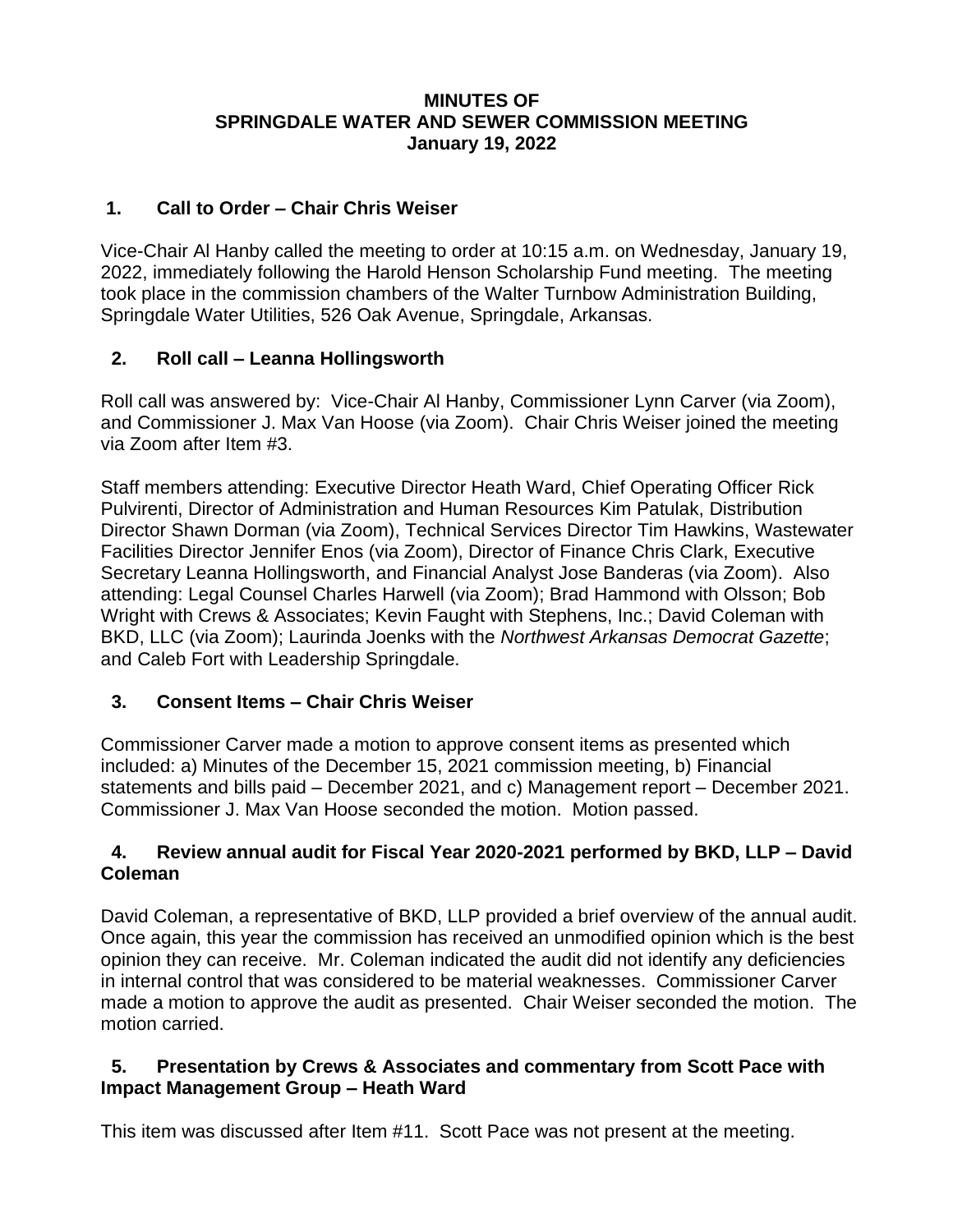**Minutes** Page 2 January 19, 2022

# **6. Update and status report on the Clear Creek Lift Station – Rick Pulvirenti**

This item was discussed with Item #7.

### **7. Consider resolution and bids for the Clear Creek Lift Station upgrades – Rick Pulvirenti**

Three bids were opened on January 18<sup>th</sup> for a base bid and deductive alternative bid. The low bid was submitted by Crossland Heavy Contractors, Inc. of Columbus, Kansas. The base bid was in the amount of \$3,144,900 with a deductive alternative bid for \$2,874,900. Staff is recommending to take advantage of the deductive alternative bid. Chair Weiser asked why there is \$1,200,000 difference in the next low bid from Crow Group, Inc. Chief Operating Officer Rick Pulvirenti stated he couldn't answer that. Brad Hammond with Olsson said Crossland is comfortable with their bid. Commissioner Carver made a motion to approve the resolution to accept the deductive alternative bid with Crossland Heavy Contractors, Inc. Commissioner Van Hoose seconded the motion. Motion passed. The resolution was numbered 1-22.

#### **8. Consider resolution and bids for the Butterfield Coach Lift Station upgrades – Rick Pulvirenti**

Chief Operating Officer Pulvirenti reported that three bids were opened yesterday. The low bid in the amount of \$3,438,550 was submitted by Crossland Heavy Contractors, Inc. Staff is performing the engineering work. The 2019 master plan estimated the cost to be \$2,000,000 for the upgrades. Pulvirenti stated it will be good for the same contractor to work on both the Butterfield Coach Lift Station and Clear Creek Lift Station. Chair Weiser made a motion to approve the resolution authorizing the agreement with Crossland Heavy Contractors, Inc. Commissioner Carver seconded the motion. Motion carried. The resolution was numbered 2-22.

#### **9. Presentation regarding the existing condition of the Lowell siphon line and possible improvements – Rick Pulvirenti**

Chief Operating Officer Pulvirenti provided a brief video showing the condition of the interior of the dual 12-inch siphon lines. When crews attempted to clean the lines, the cleaning process blew holes in the pipe. Approximately \$7,000 to \$8,000 was spent trying to clean 300 feet of the lines. Staff has estimated a preliminary cost of \$2,032,786 for replacement of the siphon. The project is a maintenance item, and not a master plan item. Pulvirenti is recommending that staff prepare the plans. After further studies and review, Pulvirenti stated more information will be provided at next month's meeting. The commission authorized staff to continue working on the project and provide additional information when available.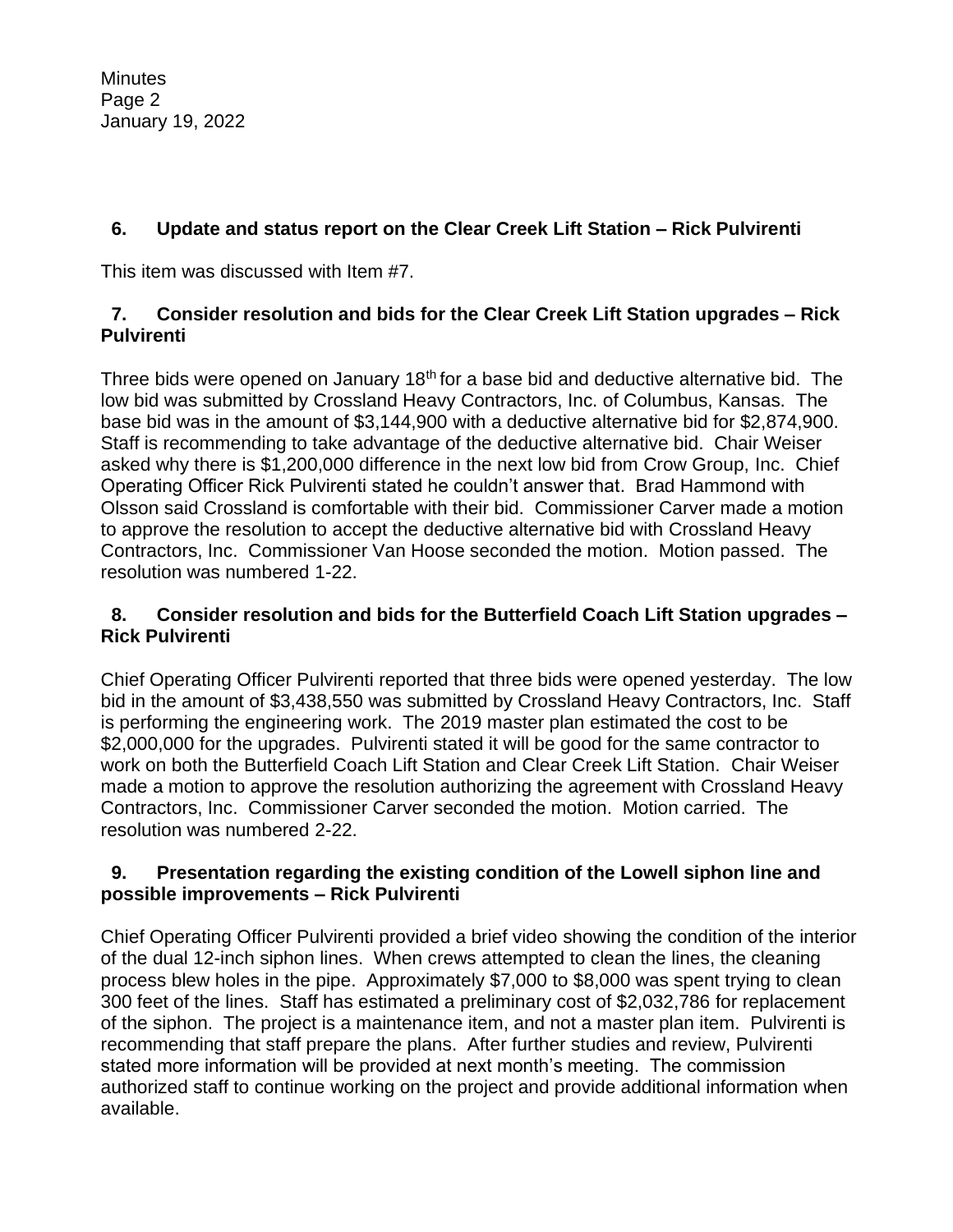**Minutes** Page 3 January 19, 2022

#### **10. Progress report on construction projects – Rick Pulvirenti**

In order to expedite the meeting, Chief Operating Officer Pulvirenti provided an abridged version of the construction report by reporting on projects under construction.

64<sup>th</sup> Street Waterline Extension City Bond Project – The relocation of the force mains for the Wildcat Creek Lift Station was performed yesterday.

Gene George Water and Sewer Project – The project is under construction.

Cooper Drive Waterline Project (SWU) – The utility is still waiting on some final cleanup.

Ball Generator & Miscellaneous Electrical Modifications (Engineering) – The project is in the final stage.

Sewer Annual Maintenance CIPP 2019 (SWU) (WO#3) – A pre-construction meeting is scheduled for next Friday with the contractor.

Sludge Drying Facilities – Staff is working with the engineer and outside consultants to bring closure to high pressure problems with the pumps.

Jones Road Lift Station Upgrades (SWU) – The project is continuing.

Annual Manhole Rehabilitation 2020 (SWU) – The project is moving forward.

#### **11. Presentation on bond issuance – Heath Ward**

Executive Director Heath Ward stated he sent an email to the commissioners and staff earlier this week regarding borrowing money. The utility has applied for ARPA funds, but there is no update on whether the utility will receive the funds. The rate study with TischlerBise will not be completed for another 12-18 months. In the meantime, with inflationary pressures, studies going on, and the compression of certain projects, the subject of cash comes up. Ward believes interest rates will increase in the near future. With that being said, the financial position that the utility is in is remarkable. Ward stated he recognizes the utility's ability to borrow inexpensive money right now with the current interest rates without obligating the utility to too many years as far as the ability to pay it back. Also, the utility would not need to raise rates at this time.

Executive Director Ward gave the floor to Bob Wright with Crews & Associates and Kevin Faught with Stephens, Inc. to discuss Item #5.

Bob Wright provided a slide presentation of a preliminary financial analysis which showed different scenarios to borrow \$60,000,000 for ten, fifteen, twenty or twenty-five years. After fees and other costs, the total amount would be \$60,928,071. A fifteen-year term would have an interest rate at today's rate of 2.35%. The annual principal plus interest would be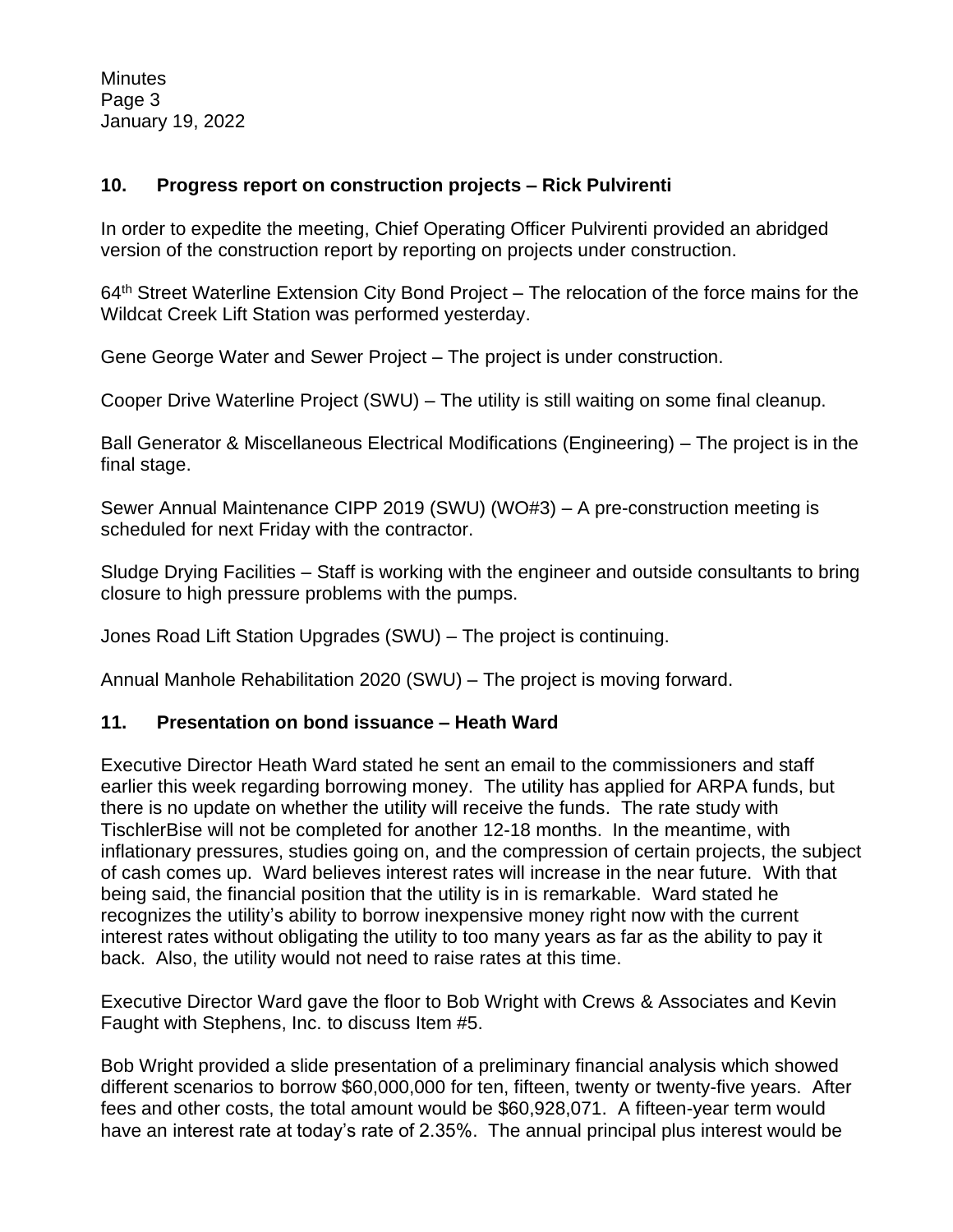**Minutes** Page 4 January 19, 2022

approximately \$5,100,000. Mr. Wright noted that it takes approximately 90 days to complete a bond application and sale, and the interest rates could be drastically different from today's rate. If that happens, the utility can stop the process. Mr. Wright stated that the utility's good financial position will earn a top bond rating that will provide more flexibility to the utility's plans. Kevin Faught stated that once the utility gets a bond rating it is good for twelve months. Executive Director Ward said there are several projects the utility could use the bond money for. Cost estimates for several of the large project costs are based on 2019 figures from the long-term financial plan, but construction costs have amplified in the last 24 months. Staff will continue to work with consultants to update the 2019 figures to current construction costs and gather more information to present to the commission next month while the bond agents start the paperwork. Chair Weiser stated he wanted to put some emphasis on the need for money because there are three big projects that are coming up that total more than \$60,000,000. Commissioner Van Hoose stated he does not disagree with the business reason to borrow the money, but isn't there a question about timing and cash flows. If the utility was to move forward with the bond issue and close on it within 60-90 days that would immediately start the process of amortization. There would be closing cost and the utility would immediately start paying interest. Commissioner Van Hoose stated that he understands that some of the projects are shovel ready and some are farther down the road, but doesn't the utility need to have a sense of what the cash flow is going to be in terms of when the utility actually needs the debt service. Executive Director Ward stated at this time staff is asking for authority to move ahead with the process, but the utility is not obligated to proceed with bonding. Executive Director Ward stated that staff will present an updated plan next month with a very clear picture of where projects would fall in the next five to ten years. Director of Finance Chris Clark stated that the bond money can be used for any existing construction projects and the current reserve could be shifted for future projects. This would allow the utility to take advantage of the current interest rates. Chair Weiser's recommendation was to allow Executive Director Ward, Chief Operating Officer Pulvirenti, and Director of Finance Clark to put together a proposal that is best for the commission and utility and bring that recommendation back to the commission. Commissioner Carver stated it seems reasonable to get preliminary information before the commission makes a firm decision to move forward. Either way the commission needs more information to make a decision. Commissioner Carver then made a motion to authorize and direct the staff to continue gathering more information and bring it back to the commission with a report. Commissioner Van Hoose seconded the motion. Motion was accepted.

#### **12. Comments from staff, legal counsel, and commissioners – Chair Chris Weiser**

Executive Director Ward stated he will work with Legal Counsel Charles Harwell to finalize language in the amendment to the Lowell contract. The Springdale city council stated they are interested in selling capacity to Lowell after they receive more information.

Staff has a call about every two weeks regarding ARPA money. Executive Director Ward stated that staff is still waiting to see if the utility receives any of the money.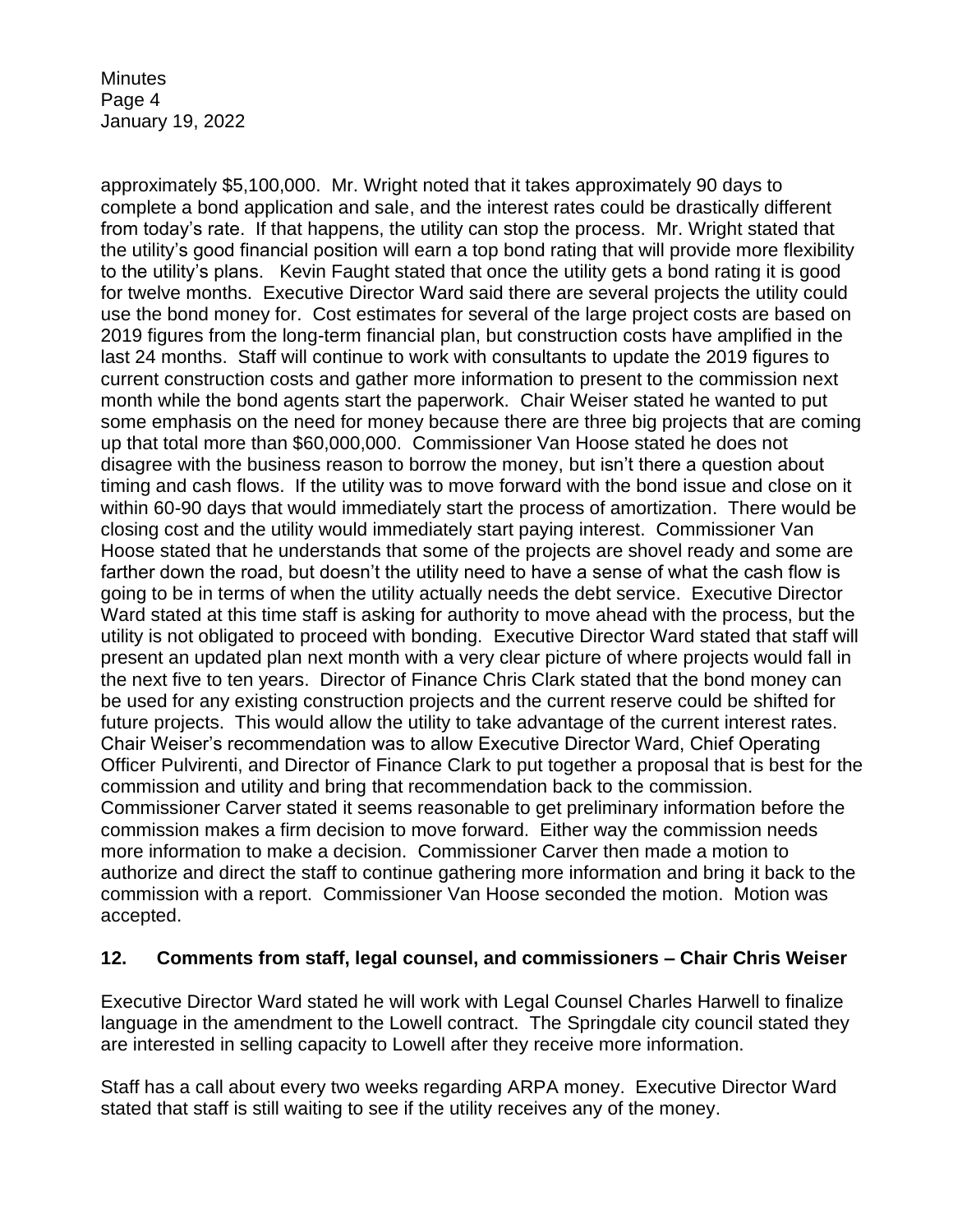**Minutes** Page 5 **January 19, 2022** 

#### $13.$ Confirmation of date and time for the next commission meeting scheduled for February 16, 2022 at 10:00 a.m. - Chair Chris Weiser

Due to scheduling conflicts with Commissioner Carver and Commissioner Van Hoose, the next meeting was scheduled for February 23, 2022 beginning at 10:00 a.m. The meeting will be open for the public to attend in person as well as conducted via Zoom.

#### 14. **Adjournment - Chair Chris Weiser**

The meeting was adjourned by Vice-Chair Al Hanby at 11:45 a.m.

Respectfully submitted,

Al Houley

Al Hanby, Vice-Chair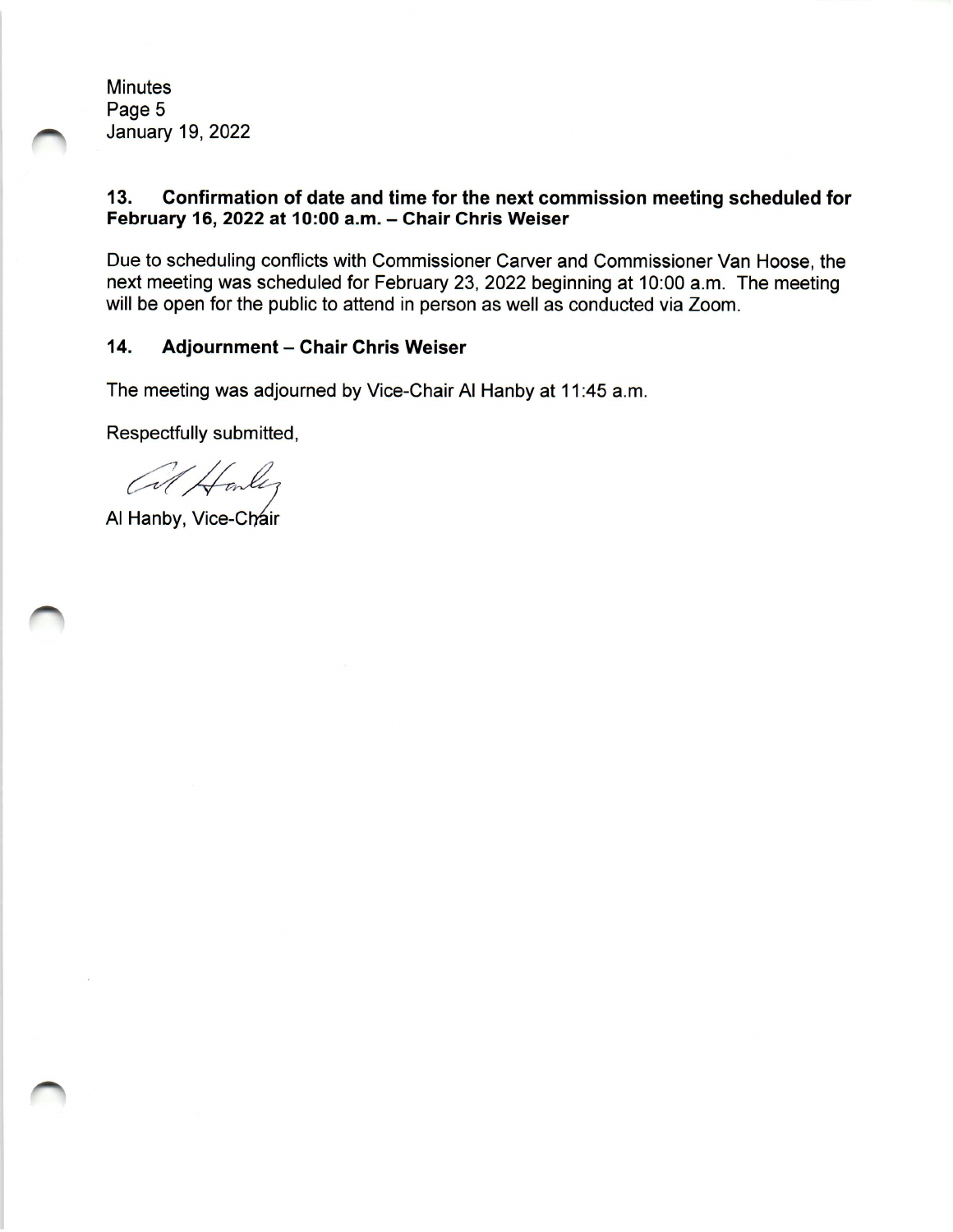**January 31, 2022 1**

**(1) Construction Phase:** #1331- 40th Street Waterline Extension City Bond Project 1,900,000 103,222 1,796,778 1,300,000 496,778 #1333- 64th Street Waterline Extension City Bond Project 1,585,000 39,570 1,545,430 725,000 820,430 #1337- Gene George Blvd. W&S Project 650,000 - 650,000 250,000 400,000 #1341- Cooper Drive Waterline Project (SWU) 350,000 271,870 78,130 - 78,130 #1352- Ball Gen & Misc Electrical Modifications (Engineering) 185,000 59,704 125,296 - 125,296 #1359- Sewer Annual Maint. CIPP 2019 (SWU) (WO#3) 220,000 103,186 116,814 - 116,814 #1361- Annual Sewer CIPP 2022 (SWU) 2,400,000 608 2,399,392 - 2,399,392 #1370- Sludge Drying Facilities 16,660,000 16,082,276 577,724 - 577,724 #1390- Jones Road Lift Station Upgrade (SWU) 1,200,000 953,059 246,941 - 246,941 #1395- Robinson FM Air Relief Maintenance (SWU) 135,000 82,318 52,682 - 52,682 #1399- Annual Manhole Rehabilitation 2020 (on going WO#2) 215,000 215,000 - 215,000 # N/A - Lowell Aid-in-Construction 165,000 - 165,000 - 165,000 **Construction Phase Totals \$ 25,665,000 \$ 17,695,813 \$ 7,969,187 \$ 2,275,000 \$ 5,694,187 (2) Design/Study Phase:** #1302- Cowface Road Water Relocation 450,000 - 450,000 - 450,000 #1303- Nob Hill Water (Est Const \$750,000) 78,000 - 78,000 - 78,000 #1304- Harber Ave Road Ext. W & S 175,000 - 175,000 - 175,000 #1338- West Side Water (Est Const \$28.2 Million) 2,737,800 164,140 2,573,660 - 2,573,660 #1342- Dixieland Road W&S Extension 450,000 77,493 372,507 - 372,507 #1350- Emma Ave W&S Reloc.-RGW Realignment (Eng.) 175,000 5,850 169,150 - 169,150 #1351- Bethel Heights Remediation 3,100,000 246,440 2,853,560 1,000,000 1,853,560 #1354- Butterfield PS Upgrade (Est Const \$2 Million) 75,000 26,960 48,040 - 48,040 #1355- Damaged Overhead Pipe WWTF 485,000 24,913 460,087 300,000 160,087 #1356- Clear Creek PS Upgrade (Est Const \$1.8 Million) 260,000 256,014 3,986 - 3,986 #1357- Benton Farm PS Upgrade (Est Const \$4.6 Million) 541,000 16,128 524,872 - 524,872 #1362- Brush Creek Force Main (MP-I2) (Est Const \$900,000) 300,000 - 300,000 - 300,000 #1377- Johnson Force Main Improvements 2,865,000 434,601 2,430,399 - 2,430,399 #1384- Spring Creek Interceptor Engineering (Est Const \$22 Million) 875,000 729,786 145,214 - 145,214 #1398- WWTF Clarification Improvements (Est Const \$34.7 Million) 3,012,500 2,048,665 963,835 - 963,835 #02-4319- WWTF Master Plan 600,000 21,340 578,660 - 578,660 #01/02-4854- CarsonBise Fee Study 100,000 - 100,000 - 100,000 **Design/Study Phase Totals \$ 16,279,300 \$ 4,052,330 \$ 12,226,970 \$ 1,300,000 \$ 10,926,970 Current Capital Projects Totals \$ 41,944,300 \$ 21,748,143 \$ 20,196,157 \$ 3,575,000 \$ 16,621,157 Previous Payments Balance To Complete Projects Amount of Local / Federal / Other Participation Amount to Be Paid With Water & Sewer Funds Current Capital Projects Estimated Project Cost**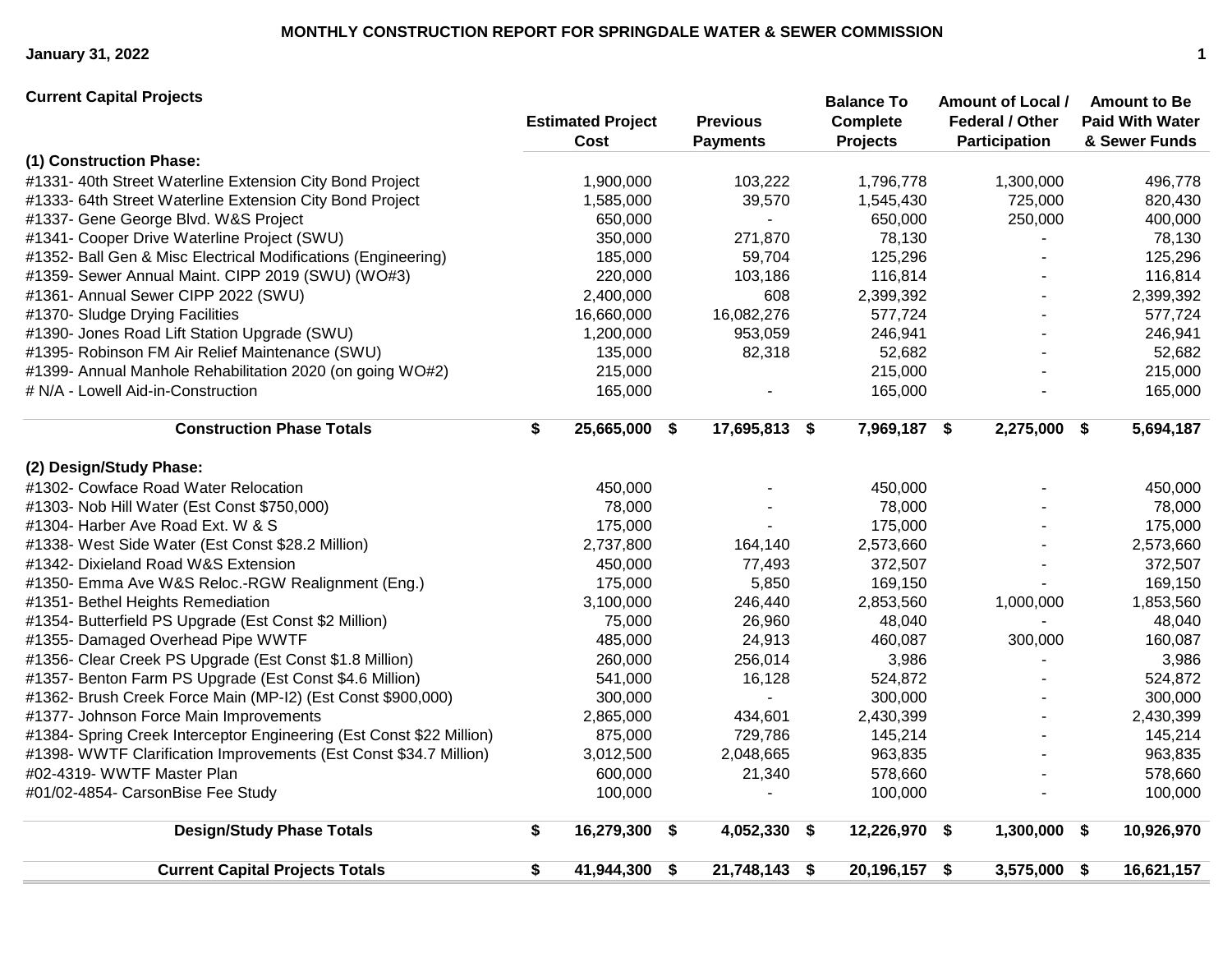# **MONTHLY CONSTRUCTION REPORT FOR SPRINGDALE WATER & SEWER COMMISSION**

**January 31, 2022**

# **Completed Capital Improvement Projects:**

| <b>FEDERAL/</b><br><b>WATER &amp;</b><br><b>OTHER</b><br><b>SEWER</b><br><b>PARTICIPATION</b><br><b>FUNDS</b><br><b>YEAR</b><br><b>PROJECT</b><br>2017<br>56th Street Water & Sewer Improvement Project #1304<br>1,812,438<br>Hwy 265 (Hwy 264 to McClure) W&S Reloc. #1315<br>2017<br>1,140,000<br>133,669<br>Northern Bypass Hwy 412 W&S Relocation Ph.3 #1319<br>2017<br>691,675<br>2017<br>Cambridge Water & Sewer Relocation Project #1320<br>968,730<br>2017<br>Water Tank Rehabilitation Project #1323<br>1,992,849<br>2017<br>E. Emma Ave Water Line Improvements #1324<br>1,211,274<br>2017<br>Johnson Lift Station Improvements #1372<br>4,490,024<br>2017<br><b>WWTP Generator Project #1375</b><br>4,723,601<br>E Emma Ave Sewer Rehab #1380<br>716,387<br>2017 | <b>TOTAL</b><br><b>PROJECT</b><br><b>COST</b><br>1,812,438<br>1,273,669<br>691,675<br>968,730<br>1,992,849<br>1,211,274<br>4,490,024<br>4,723,601<br>716,387 |
|-----------------------------------------------------------------------------------------------------------------------------------------------------------------------------------------------------------------------------------------------------------------------------------------------------------------------------------------------------------------------------------------------------------------------------------------------------------------------------------------------------------------------------------------------------------------------------------------------------------------------------------------------------------------------------------------------------------------------------------------------------------------------------|--------------------------------------------------------------------------------------------------------------------------------------------------------------|
|                                                                                                                                                                                                                                                                                                                                                                                                                                                                                                                                                                                                                                                                                                                                                                             |                                                                                                                                                              |
|                                                                                                                                                                                                                                                                                                                                                                                                                                                                                                                                                                                                                                                                                                                                                                             |                                                                                                                                                              |
|                                                                                                                                                                                                                                                                                                                                                                                                                                                                                                                                                                                                                                                                                                                                                                             |                                                                                                                                                              |
|                                                                                                                                                                                                                                                                                                                                                                                                                                                                                                                                                                                                                                                                                                                                                                             |                                                                                                                                                              |
|                                                                                                                                                                                                                                                                                                                                                                                                                                                                                                                                                                                                                                                                                                                                                                             |                                                                                                                                                              |
|                                                                                                                                                                                                                                                                                                                                                                                                                                                                                                                                                                                                                                                                                                                                                                             |                                                                                                                                                              |
|                                                                                                                                                                                                                                                                                                                                                                                                                                                                                                                                                                                                                                                                                                                                                                             |                                                                                                                                                              |
|                                                                                                                                                                                                                                                                                                                                                                                                                                                                                                                                                                                                                                                                                                                                                                             |                                                                                                                                                              |
|                                                                                                                                                                                                                                                                                                                                                                                                                                                                                                                                                                                                                                                                                                                                                                             |                                                                                                                                                              |
|                                                                                                                                                                                                                                                                                                                                                                                                                                                                                                                                                                                                                                                                                                                                                                             |                                                                                                                                                              |
|                                                                                                                                                                                                                                                                                                                                                                                                                                                                                                                                                                                                                                                                                                                                                                             |                                                                                                                                                              |
|                                                                                                                                                                                                                                                                                                                                                                                                                                                                                                                                                                                                                                                                                                                                                                             |                                                                                                                                                              |
| 2017 Totals<br>1,140,000<br>16,740,647                                                                                                                                                                                                                                                                                                                                                                                                                                                                                                                                                                                                                                                                                                                                      | 17,880,647                                                                                                                                                   |
| 2018<br>Emma Streetscape Project #1325<br>1,879,343<br>426,848                                                                                                                                                                                                                                                                                                                                                                                                                                                                                                                                                                                                                                                                                                              | 2,306,191                                                                                                                                                    |
| 2018<br>Annual Manhole Rehabilitation #1353<br>325,063                                                                                                                                                                                                                                                                                                                                                                                                                                                                                                                                                                                                                                                                                                                      | 325,063                                                                                                                                                      |
| 2018<br>Turnbow Park 24 " Sewer Relocation #1378<br>204,469                                                                                                                                                                                                                                                                                                                                                                                                                                                                                                                                                                                                                                                                                                                 | 204,469                                                                                                                                                      |
| 1,232,111<br>2018<br>Airport/Industrial Sewer Project #1386                                                                                                                                                                                                                                                                                                                                                                                                                                                                                                                                                                                                                                                                                                                 | 1,232,111                                                                                                                                                    |
| Emma Street Sewer Rehab #1389<br>2018<br>39,187                                                                                                                                                                                                                                                                                                                                                                                                                                                                                                                                                                                                                                                                                                                             | 39,187                                                                                                                                                       |
| 1,879,343<br>2018 Totals<br>2,227,678                                                                                                                                                                                                                                                                                                                                                                                                                                                                                                                                                                                                                                                                                                                                       | 4,107,021                                                                                                                                                    |
| 2019<br>West Side Water System Expansion (SWU) #1314<br>1,746,887                                                                                                                                                                                                                                                                                                                                                                                                                                                                                                                                                                                                                                                                                                           | 1,746,887                                                                                                                                                    |
| Water Main Corrosion Project (SWU) #1330<br>1,109,512<br>2019                                                                                                                                                                                                                                                                                                                                                                                                                                                                                                                                                                                                                                                                                                               | 1,109,512                                                                                                                                                    |
| 2019<br>Emma Street Irrigation #1334<br>60,587                                                                                                                                                                                                                                                                                                                                                                                                                                                                                                                                                                                                                                                                                                                              | 60,587                                                                                                                                                       |
| 2019<br>Spring Creek Sanitary Sewer Project #1369<br>11,376,860                                                                                                                                                                                                                                                                                                                                                                                                                                                                                                                                                                                                                                                                                                             | 11,376,860                                                                                                                                                   |
| 2019<br>Randall Wobbe Sewer Improvements #1381/1329<br>399,305                                                                                                                                                                                                                                                                                                                                                                                                                                                                                                                                                                                                                                                                                                              | 399,305                                                                                                                                                      |
| 2019<br>Springdale Country Club Project #1385<br>1,317,564                                                                                                                                                                                                                                                                                                                                                                                                                                                                                                                                                                                                                                                                                                                  | 1,317,564                                                                                                                                                    |
| 2019<br>CIPP Sewer Maintenance WO#2 (SWU) #1389<br>587,027                                                                                                                                                                                                                                                                                                                                                                                                                                                                                                                                                                                                                                                                                                                  | 587,027                                                                                                                                                      |
| Sanitary Sewer Rehabilitation Project 2018 #1392<br>1,461,309<br>2019                                                                                                                                                                                                                                                                                                                                                                                                                                                                                                                                                                                                                                                                                                       | 1,461,309                                                                                                                                                    |
| 2019 Totals<br>18,059,051                                                                                                                                                                                                                                                                                                                                                                                                                                                                                                                                                                                                                                                                                                                                                   | 18,059,051                                                                                                                                                   |
| 2020<br>Downtown Sewer Project #1387<br>1,166,718                                                                                                                                                                                                                                                                                                                                                                                                                                                                                                                                                                                                                                                                                                                           | 1,166,718                                                                                                                                                    |
| Annual Manhole Rehabilitation 2018 (WO# 1&2) #1391<br>2020<br>278,529                                                                                                                                                                                                                                                                                                                                                                                                                                                                                                                                                                                                                                                                                                       | 278,529                                                                                                                                                      |
| 2020 Totals<br>1,445,247                                                                                                                                                                                                                                                                                                                                                                                                                                                                                                                                                                                                                                                                                                                                                    | 1,445,247                                                                                                                                                    |
| 2021<br>94,777<br>48th Street Waterline Extension City Bond Project #1335                                                                                                                                                                                                                                                                                                                                                                                                                                                                                                                                                                                                                                                                                                   | 94,777                                                                                                                                                       |
| 2021<br><b>WWTF Generator Upgrades #1375</b><br>69,458                                                                                                                                                                                                                                                                                                                                                                                                                                                                                                                                                                                                                                                                                                                      | 69,458                                                                                                                                                       |
| 2021<br>Sewer Annual Maint. CIPP 2019 (SWU) #1394<br>499,702                                                                                                                                                                                                                                                                                                                                                                                                                                                                                                                                                                                                                                                                                                                | 499,702                                                                                                                                                      |
| 2021<br>George Avenue Sewer Pump Station (SWU) #1393<br>2,484,234<br>420,841                                                                                                                                                                                                                                                                                                                                                                                                                                                                                                                                                                                                                                                                                                | 2,905,075                                                                                                                                                    |
| Sewer Annual Maint. CIPP 2019 WO 2 (SWU) #1353<br>2021<br>230,798                                                                                                                                                                                                                                                                                                                                                                                                                                                                                                                                                                                                                                                                                                           | 230,798                                                                                                                                                      |
| 2021<br>Meadow Ave Sewer Upgrade (SWU) #1396<br>489,764                                                                                                                                                                                                                                                                                                                                                                                                                                                                                                                                                                                                                                                                                                                     | 489,764                                                                                                                                                      |
| 2021<br>Gene George Blv. 24" Waterline City Bond Project #1332<br>785,700<br>1,760,386                                                                                                                                                                                                                                                                                                                                                                                                                                                                                                                                                                                                                                                                                      | 2,546,086                                                                                                                                                    |
| Annual Manhole Rehabilitation 2020 (WO#1) #1397<br>2021<br>184,963                                                                                                                                                                                                                                                                                                                                                                                                                                                                                                                                                                                                                                                                                                          | 184,963                                                                                                                                                      |
| 3,269,934<br>2021 Totals<br>3,750,689                                                                                                                                                                                                                                                                                                                                                                                                                                                                                                                                                                                                                                                                                                                                       | 7,020,623                                                                                                                                                    |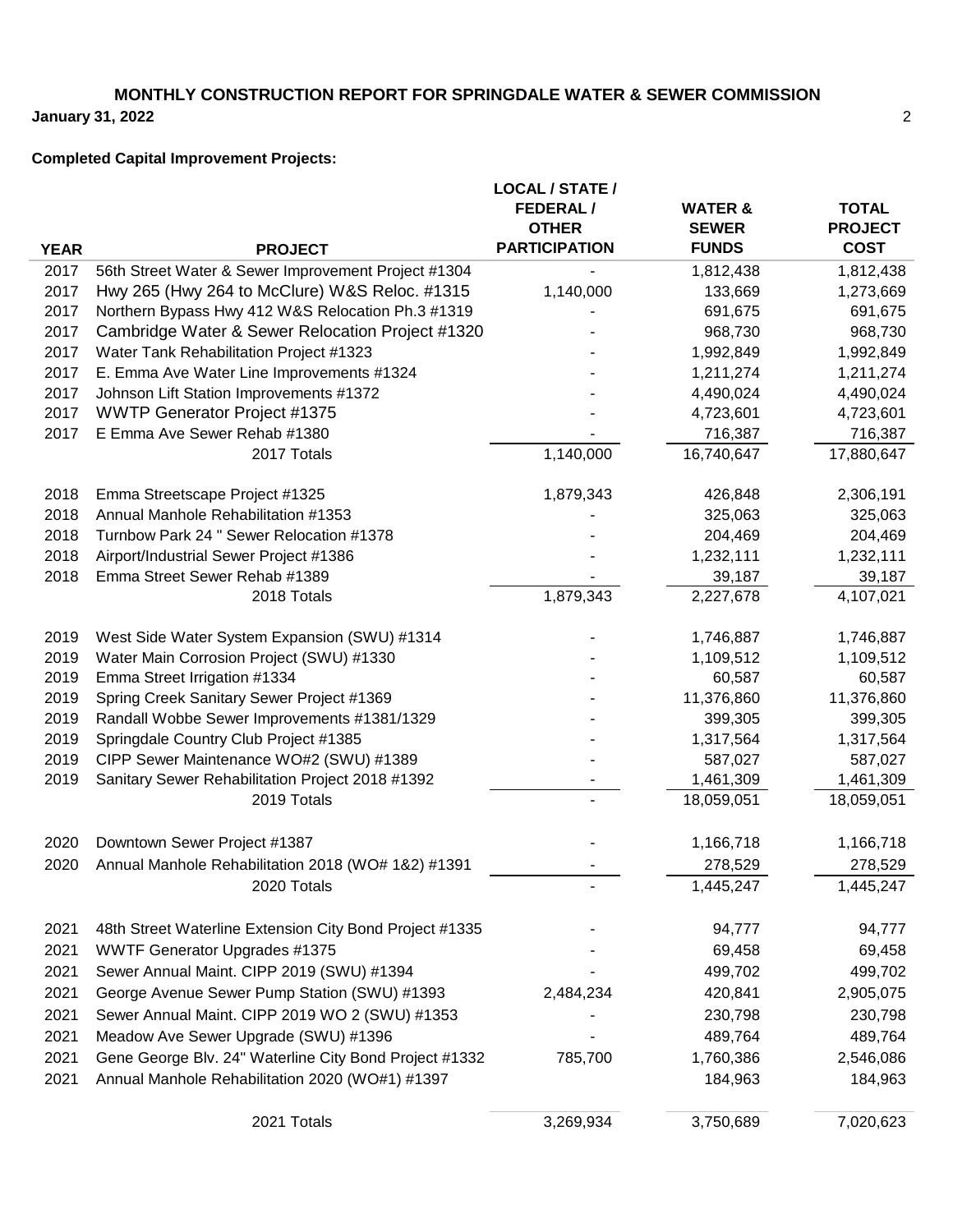

#### *MUNICIPAL WATER DEPARTMENT CITY OF SPRINGDALE, ARKANSAS January 2022*

|                                                                                                              |                            | THIS MONTH           | <b>SAME MONTH</b><br><b>LAST YEAR</b> | THIS YEAR TO<br><b>DATE</b> |              |               | <b>LAST YEAR TO</b><br><b>DATE</b> |  |  |
|--------------------------------------------------------------------------------------------------------------|----------------------------|----------------------|---------------------------------------|-----------------------------|--------------|---------------|------------------------------------|--|--|
| <b>1. CUSTOMER STATISTICS</b><br><b>NO. OF CUSTOMERS</b><br>NO. OF ACCOUNTS OPENED<br>NO. OF ACCOUNTS CLOSED |                            | 37,465<br>725<br>572 | 36,900<br>719<br>565                  |                             |              |               |                                    |  |  |
| 2. REVENUE AND EXPENSE SUMMARY<br><b>REVENUE SUMMARY:</b>                                                    |                            |                      |                                       |                             |              |               |                                    |  |  |
| <b>WATER SALES</b>                                                                                           | \$                         | 1,543,450.45         | \$<br>1,380,232.61                    | \$                          | 6,715,232.07 | \$            | 6,249,612.91                       |  |  |
| <b>PENALTIES</b>                                                                                             |                            | 22,237.79            | 24,722.81                             |                             | 96,931.50    |               | 113,737.10                         |  |  |
| MISCELLANEOUS REVENUE                                                                                        |                            | 74,202.20            | 130,057.87                            |                             | 326,158.56   |               | 572,071.10                         |  |  |
| <b>TOTAL REVENUE</b>                                                                                         | \$                         | 1,639,890.44         | \$<br>1,535,013.29                    | \$                          | 7,138,322.13 | \$            | 6,935,421.11                       |  |  |
| <b>EXPENSE SUMMARY:</b>                                                                                      |                            |                      |                                       |                             |              |               |                                    |  |  |
| 515.63 MG<br><b>COST OF FINISHED WATER</b>                                                                   | $\boldsymbol{\mathsf{\$}}$ | 727,041.12           | \$<br>672,830.04                      | \$                          | 2,990,225.07 | $\sqrt[6]{2}$ | 2,821,952.34                       |  |  |
| <b>DISTRIBUTION SYSTEM</b>                                                                                   |                            | 490,934.60           | 531,701.24                            |                             | 1,971,779.80 |               | 1,911,101.90                       |  |  |
| <b>METER DEPARTMENT</b>                                                                                      |                            | 104,108.64           | 114,935.58                            |                             | 461,756.00   |               | 427,932.85                         |  |  |
| ENGINEERING & TECHNICAL SERVICES                                                                             |                            | 80,030.14            | 87,120.25                             |                             | 320,897.00   |               | 301,498.39                         |  |  |
| <b>GENERAL ADMINISTRATION</b>                                                                                |                            | 137,559.15           | 132,333.35                            |                             | 578,554.46   |               | 573,538.96                         |  |  |
| NON-OPERATING EXPENSE                                                                                        |                            | 1,251.39             |                                       |                             | 3.757.43     |               | 126.71                             |  |  |
| <b>TOTAL EXPENSE</b>                                                                                         | \$                         | 1,540,925.04         | \$<br>1,538,920.46                    | \$                          | 6,326,969.76 | \$            | 6,036,151.15                       |  |  |
| <b>NET GAIN (LOSS)</b>                                                                                       |                            | 98,965.40            | (3,907.17)                            |                             | 811,352.37   |               | 899,269.96                         |  |  |
| <b>CONTRIBUTED CAPITAL</b>                                                                                   |                            | 496,757.60           | 296,954.25                            |                             | 994,225.95   |               | 1,322,667.93                       |  |  |
| <b>CHANGE IN NET POSITION</b>                                                                                | \$                         | 595,723.00           | \$<br>293,047.08                      | \$                          | 1,805,578.32 | \$            | 2,221,937.89                       |  |  |
| 3. ADDITIONAL INFORMATION<br><b>NEW CONSTRUCTION</b>                                                         | \$                         | 34,111.03            | \$<br>50,490.66                       |                             |              |               |                                    |  |  |
| PERCENT WATER CONSUMED                                                                                       |                            | 86.90%               | 89.77%                                |                             | 89.22%       |               | 87.12%                             |  |  |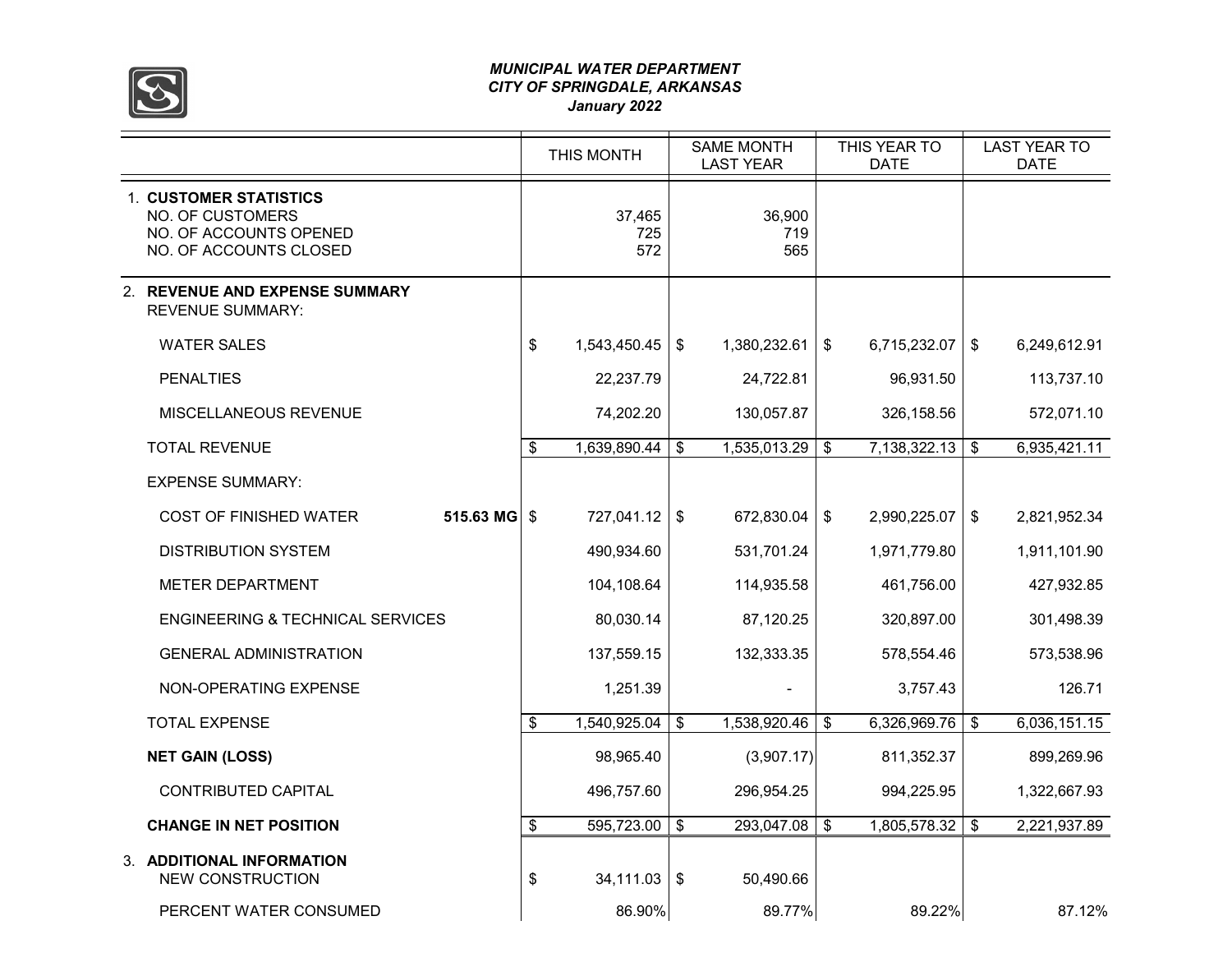

#### *MUNICIPAL SEWER DEPARTMENT CITY OF SPRINGDALE, ARKANSAS January 2022*

|                                                                                                              | THIS MONTH            | <b>SAME MONTH</b><br><b>LAST YEAR</b> |                      |               | THIS YEAR TO<br><b>DATE</b> | <b>LAST YEAR TO</b><br><b>DATE</b> |              |  |
|--------------------------------------------------------------------------------------------------------------|-----------------------|---------------------------------------|----------------------|---------------|-----------------------------|------------------------------------|--------------|--|
| <b>1. CUSTOMER STATISTICS</b><br><b>NO. OF CUSTOMERS</b><br>NO. OF ACCOUNTS OPENED<br>NO. OF ACCOUNTS CLOSED | 30,887<br>671<br>510  |                                       | 30,378<br>658<br>517 |               |                             |                                    |              |  |
| 2. REVENUE AND EXPENSE SUMMARY<br><b>REVENUE SUMMARY:</b>                                                    |                       |                                       |                      |               |                             |                                    |              |  |
| <b>SEWER SALES</b>                                                                                           | \$<br>1,441,772.57    | $\frac{1}{2}$                         | 1,348,023.42         | \$            | 5,866,495.97                | $\sqrt[6]{3}$                      | 5,570,692.87 |  |
| <b>PENALTIES</b>                                                                                             | 18,387.23             |                                       | 19,655.56            |               | 74,356.40                   |                                    | 92,561.01    |  |
| MISCELLANEOUS REVENUE                                                                                        | 15,625.92             |                                       | 15,904.85            |               | 56,788.18                   |                                    | 166,986.25   |  |
| <b>TOTAL REVENUE</b>                                                                                         | \$<br>1,475,785.72    | \$                                    | 1,383,583.83         | \$            | 5,997,640.55                | \$                                 | 5,830,240.13 |  |
| <b>EXPENSE SUMMARY:</b>                                                                                      |                       |                                       |                      |               |                             |                                    |              |  |
| <b>TREATMENT FACILITIES</b>                                                                                  | \$<br>544,995.52      | \$                                    | 672,272.61           | $\sqrt[6]{2}$ | 2,226,714.67                | \$                                 | 2,395,645.42 |  |
| <b>COLLECTIONS SYSTEM</b>                                                                                    | 473,165.17            |                                       | 469,400.64           |               | 1,897,941.98                |                                    | 1,756,996.34 |  |
| <b>ENGINEERING &amp; TECHNICAL SERVICES</b>                                                                  | 81,085.99             |                                       | 78,548.11            |               | 309,770.78                  |                                    | 272,220.32   |  |
| <b>GENERAL ADMINISTRATION</b>                                                                                | 140,704.10            |                                       | 128,730.67           |               | 589,509.32                  |                                    | 586,696.12   |  |
| NON-OPERATING EXPENSE                                                                                        | 10,818.15             |                                       | 6,937.50             |               | 56,333.91                   |                                    | 46,844.50    |  |
| <b>TOTAL EXPENSE</b>                                                                                         | \$<br>1,250,768.93    | $\mathfrak{P}$                        | 1,355,889.53         | \$            | 5,080,270.66                | $\boldsymbol{\mathsf{s}}$          | 5,058,402.70 |  |
| <b>NET GAIN (LOSS)</b>                                                                                       | 225,016.79            |                                       | 27,694.30            |               | 917,369.89                  |                                    | 771,837.43   |  |
| <b>CONTRIBUTED CAPITAL</b>                                                                                   | 704,720.01            |                                       | 152,427.26           |               | 1,033,610.12                |                                    | 680,072.00   |  |
| <b>CHANGE IN NET POSITION</b>                                                                                | \$<br>929,736.80      | \$                                    | 180, 121.56          | \$            | 1,950,980.01                | $\overline{\mathbf{3}}$            | 1,451,909.43 |  |
| 3. ADDITIONAL INFORMATION<br><b>NEW CONSTRUCTION</b>                                                         | \$<br>$145,315.99$ \$ |                                       | 173,251.80           |               |                             |                                    |              |  |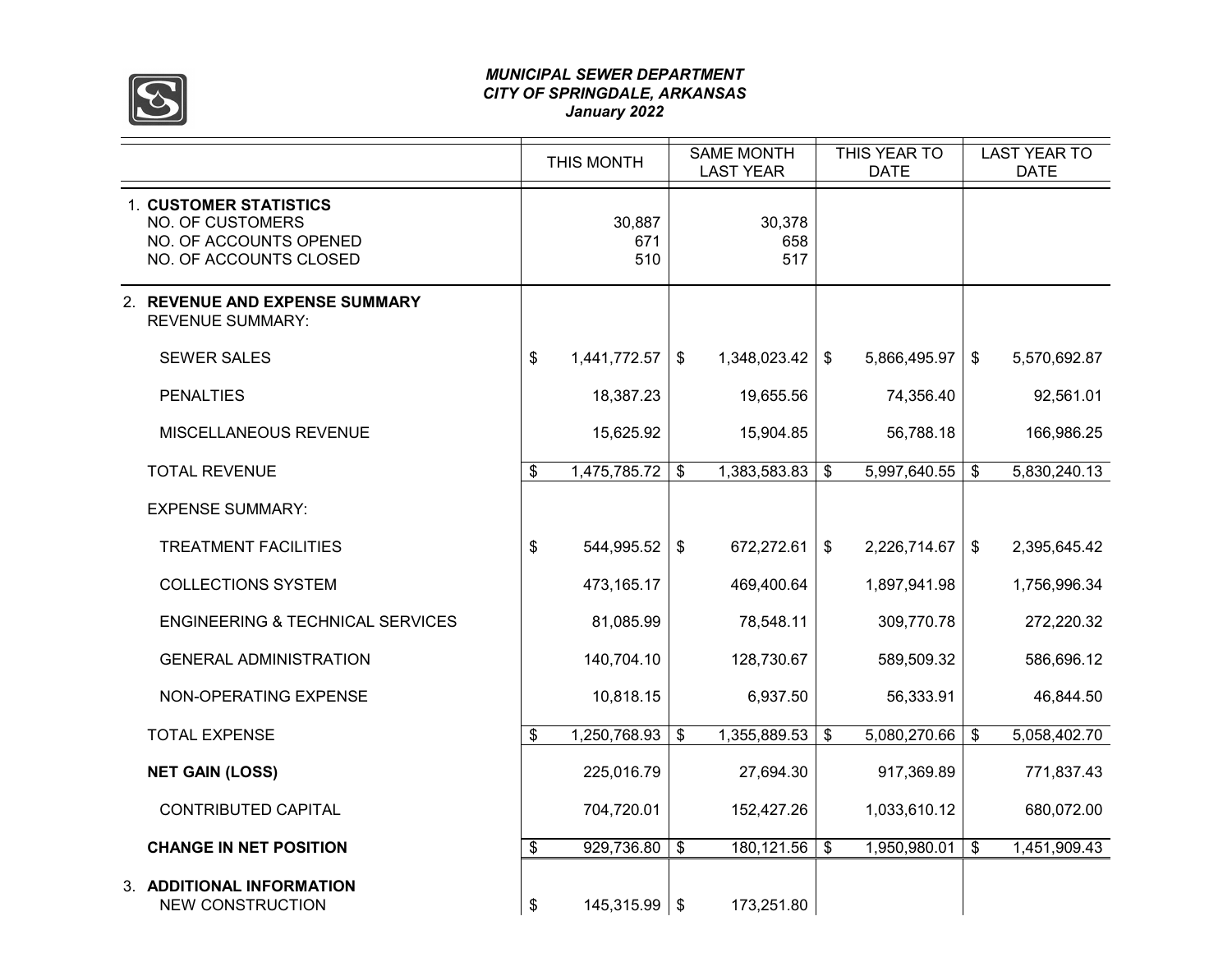

#### **SPRINGDALE WATER & WASTE WATER** *FUND BALANCES AS OF 1/31/2022*

|                                                                   | <b>BALANCE AT</b><br>1/1/2022 | <b>DEPOSITS</b>       | TRANSFERS                | <b>WITHDRAWALS</b>        | <b>BALANCE AT</b><br>1/31/2022 |
|-------------------------------------------------------------------|-------------------------------|-----------------------|--------------------------|---------------------------|--------------------------------|
| <b>OPERATING FUND</b>                                             | \$<br>5,036,753.23            | \$<br>3,623,681.47    | \$<br>$(110, 313.90)$ \$ | $(2,756,953.56)$ \$       | 5,793,167.24                   |
| <b>HEALTH INSURANCE FUND</b>                                      | \$<br>114,552.34              | \$<br>32,727.77 \$    | 110,313.90 \$            | $(98, 736.76)$ \$         | 158,857.25                     |
| <b>METER DEPOSIT C.D.</b>                                         | \$<br>2,732,874.73            | \$<br>13,149.43 \$    | $\blacksquare$           | \$                        | \$<br>2,746,024.16             |
| <b>WATER CONSTRUCTION FUND</b>                                    | \$<br>25,986,884.82 \$        | 8,825.58 \$           | $\blacksquare$           | \$<br>$(11, 414.52)$ \$   | 25,984,295.88                  |
| <b>WASTE WATER CONSTRUCTION FUND</b>                              | \$<br>27,704,799.91 \$        | 10,137.67 \$          | $\blacksquare$           | \$<br>$(11, 414.52)$ \$   | 27,703,523.06                  |
| <b>SERIES 2006 LOWELL BOND FUND</b>                               | \$<br>264,006.15              | \$<br>29,265.98 \$    | $\blacksquare$           | \$                        | \$<br>293,272.13               |
| <b>TOTAL FUND BALANCE</b>                                         | \$<br>61,839,871.18           | \$<br>3,717,787.90 \$ | $\sim$                   | \$<br>$(2,878,519.36)$ \$ | 62,679,139.72                  |
| <b>LESS RESTRICTED FUNDS:</b><br><b>CUSTOMER'S METER DEPOSITS</b> | \$<br>$(2,689,805.84)$ \$     | 47,984.25 \$          | $\sim$                   | \$<br>$(60, 544.60)$ \$   | (2,702,366.19)                 |
| <b>BONDS PAYABLE - LOWELL SEWER</b>                               | \$<br>$(1,415,000.00)$ \$     | $\blacksquare$        | \$<br>$\sim$             | \$                        | \$<br>(1,415,000.00)           |
| TOTAL UNRESTRICTED FUND BALANCE                                   | \$<br>57,735,065.34           | \$<br>3,765,772.15    | \$<br>$\blacksquare$     | \$<br>$(2,939,063.96)$ \$ | 58,561,773.53                  |